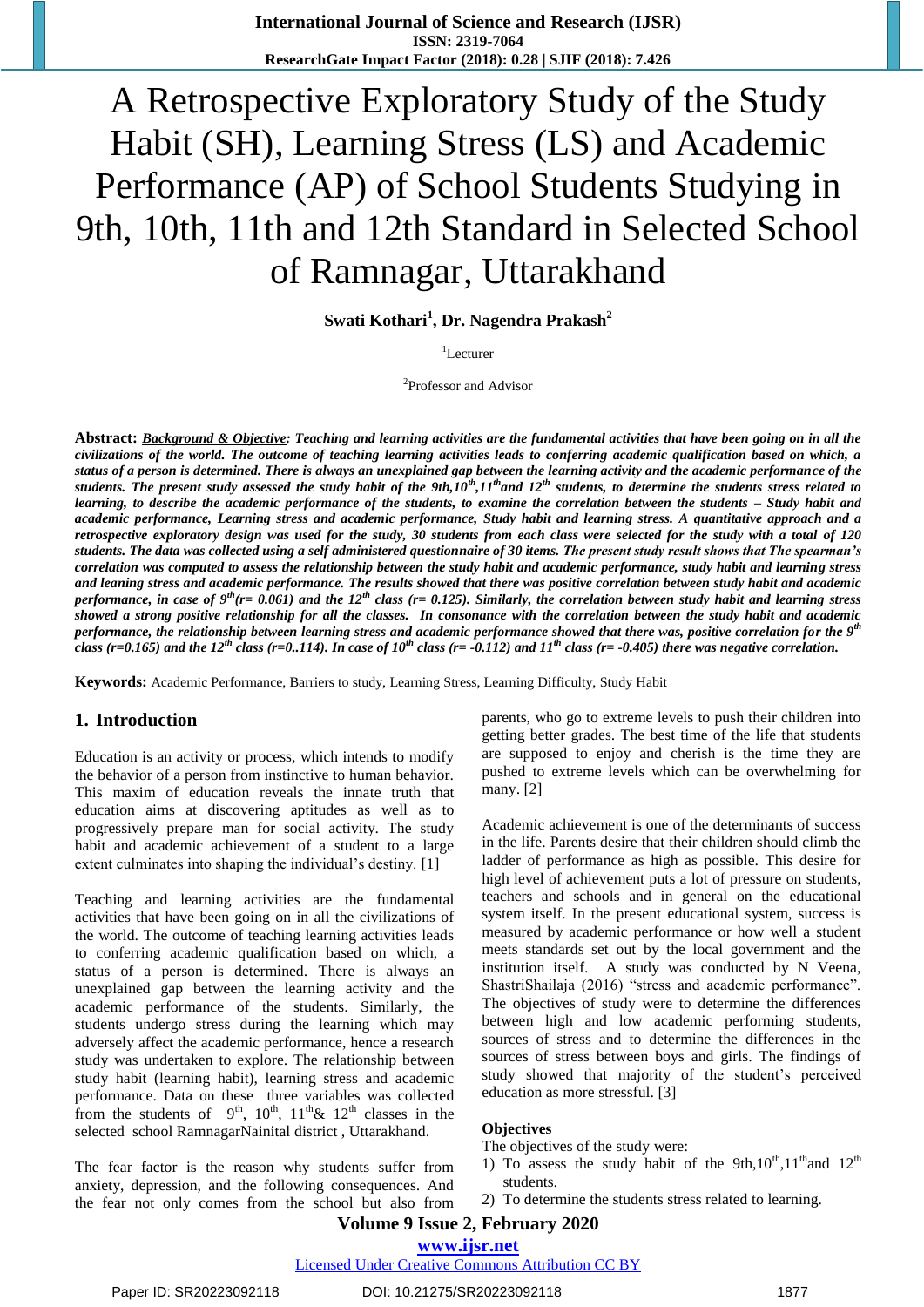- 3) To describe the academic performance of the students.
- 4) To examine the correlation between the students
	- a) Study habit and academic performance.
	- b) Learning stress and academic performance.
	- c) Study habit and learning stress.

# **2. Method and Material**

A quantitative approach and a retrospective exploratory design was used for the study.

30 students from each class were selected for the study with a total of 120 students. The data was collected using a self administered questionnaire of 30 items. Which had the item relating to study habit and learning stress. The data on academic performance was collected from school records of the find result of the previous year end examination to assess the academic performance.

The study was conducted in the beginning of academic year and therefore the student had to recollect their experiences of study habit and learning stress of the previous class . which means , the student of the  $9<sup>th</sup>$  class had to recollect their experience when they were in  $8<sup>th</sup>$  class and those in the 10<sup>th</sup> class had recollect their experience when they were in 9<sup>th</sup> class and fill in their responses to the questionnaire. The same was also applicable to the students of  $10<sup>th</sup>$  and  $11<sup>th</sup>$ class. The computed score relating to study habit and learning stress were categorized into 3 levels such as low score, moderate score and high score.

The findings showed that maximum number of students were in the high score category of study habit. The percentage of students ranged between 11(36.7%) and 18(60%). In the low score category the distribution of students ranged between 3 (10%), 10 (33.3%). This finding was also consistent with the distribution of students, in the categories of learning stress score .maximum number of students were in high score category of learning stress, which ranged between 17 (56.7%), to 23(76.7%). The findings on academic performance showed that the students of the 9<sup>th</sup> class 17 (56.7%), and students of the  $12<sup>th</sup>$  class 11(36.7%) were in first division of academic performance. In contrast to this, smallest number of students of the  $11<sup>th</sup>$ class  $2(6.7\%)$  and  $10^{th}$  class 3 (10%) were in first division. In the pass category, maximum number of students were from  $11^{th}$  class 21 (70%) and from  $10^{th}$  class 18 (60%).

The spearman's correlation was computed to assess the relationship between the study habit and academic performance, study habit and learning stress and leaning stress and academic performance.

The results showed that there was positive correlation between study habit and academic performance, in case of  $9<sup>th</sup>(r= 0.061)$  and the 12<sup>th</sup> class (r= 0.125). Similarly, the correlation between study habit and learning stress showed a strong positive relationship for all the classes. In consonance with the correlation between the study habit and academic performance, the relationship between learning stress and academic performance showed that there was, positive correlation for the 9<sup>th</sup> class (r=0.165) and the 12<sup>th</sup>

class (r=0..114). In case of  $10^{th}$  class (r= -0.112) and  $11^{th}$ class ( $r = -0.405$ ) there was negative correlation.

#### **3. Results**

The components of study habit such as core study habit, exam preparation, regularity in studying and barriers to study were computed for the relationship with learning stress. The spearman"s correlation between the components of study habit and learning stress showed that for all the classes there was, strong positive correlation and specifically the components, "barriers to study" showed high degree of positive correlation with learning stress. Based on the finding of the correlation between these variables, it was deduced that the reason for weak positive correlation between study habit and academic performance, in case of 9<sup>th</sup> and 12<sup>th</sup> class, and weak negative correlation in case of  $10<sup>th</sup>$  and  $11<sup>th</sup>$  class was that, the learning stress was the variable adversely affecting academic performance. The same findings also was applicable to 'barrier to study' and academic performance .Barrier to study was contributing to learning stress. Another important factor associated with learning stress was, "learning difficulty". There was strong negative correlation between learning difficulty and learning stress.

The study concluded that learning stress, barriers to study and learning difficulty adversely affect academic performance.

## **4. Discussion**

The purpose of the study was to assess study habits, learning stress and academic performance and to examine the correlation between these three variables.

Regarding the study habits the findings showed that in all the classes of  $9<sup>th</sup>$ ,  $10<sup>th</sup>$ ,  $11<sup>th</sup>$  and  $12<sup>th</sup>$ , maximum number of students in the category of high score ranged between  $15(50\%) - 18(60\%)$  except for the  $12<sup>th</sup>$  class  $11(36.7\%)$ .

Regarding learning stress score also the number of students in the category of high learning stress score were maximum in number which ranged between  $17(56.7%) - 23(76.7%)$ . A significant difference in score between the classes was that in  $12<sup>th</sup>$  class the number of students were the largest 23  $(76.7\%)$ .

The compatibility in the distribution large number of students for all classes in high score category regarding study habit and learning stress was not prevalent in case of academic performance. As shown in table number4, the number of students, in Pass Division of academic performance were maximum in 10th class 18( 60%) and  $11<sup>th</sup>$  class 21 (70%). In contrast to this maximum number of students of  $9^{\text{th}}$ class 17(56.7 %) and 12<sup>th</sup> class 11 (36.7%) were in First Division .

The spearmencorrelation coefficient value (table number8) showed a strong positive correlation between Study habit and learning stress for  $9<sup>th</sup>$ ,  $10<sup>th</sup>$ ,  $11<sup>th</sup>$  and  $12<sup>th</sup>$  classes.